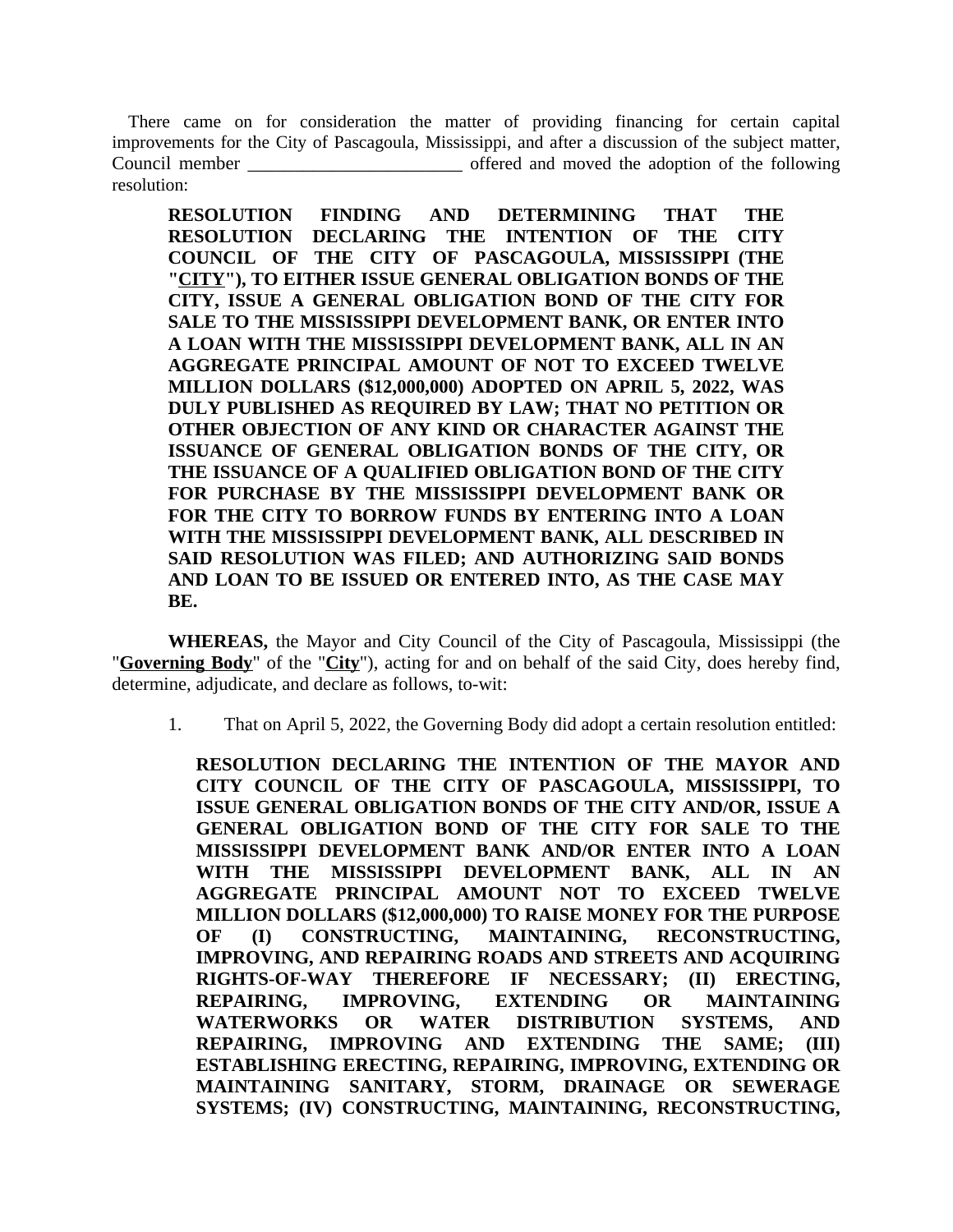**IMPROVING, AND REPAIRING BRIDGES AND CULVERTS; AND (V) FOR OTHER AUTHORIZED PURPOSES UNDER MISSISSIPPI CODE OF 1972 SECTIONS 21-33-301 ET SEQ., AND SECTIONS 31-25-1 ET SEQ., AS AMENDED AND SUPPLEMENTED FROM TIME TO TIME, INCLUDING FUNDING CAPITALIZED INTEREST, IF APPLICABLE AND PAYING THE COSTS OF BORROWING; DIRECTING THE PUBLICATION OF A NOTICE OF SUCH INTENTION; AND FOR RELATED PURPOSES (the "Intent Resolution").**

2. As required by law and as directed by the Intent Resolution, the Intent Resolution was published once a week for at least three (3) consecutive weeks in *The Sun Herald*, a newspaper published in the City and having a general circulation in the City, and qualified under the provisions of Section 13-3-31, Mississippi Code of 1972, as amended, the first publication having been made not less than twenty-one (21) days prior to May 3, 2022, and the last publication having been made not more than seven (7) days prior to such date, said notice having been published in said newspaper on April 8, 15, 22 and 29, 2022, as evidenced by the publisher's affidavit heretofore presented and attached hereto as **EXHIBIT A**.

3. That on or prior to the hour of 4:00 o'clock p.m. on May 3, 2022, no written protest objecting to and protesting against the issuance of a general obligation bond in a total aggregate principal amount not to exceed Twelve Million Dollars (\$12,000,000) of the City (the "**Bonds**"), the issuance of a not to exceed Twelve Million Dollars (\$12,000,000) general obligation bond of the City (the "**City Bond**") for purchase by the Mississippi Development Bank, or the City entering into a loan with the Mississippi Development Bank to borrow not to exceed Twelve Million Dollars (\$12,000,000) (the "**Loan**") nor any other objection of any kind or character against the issuance of the Bonds, the City Bond or the Loan described in the Intent Resolution had been filed or presented by the qualified voters of said City.

## **NOW, THEREFORE, BE IT RESOLVED BY THE MAYOR AND CITY COUNCIL OF THE CITY OF PASCAGOULA, MISSISSIPPI, AS FOLLOWS:**

**SECTION 1.** That the Mayor and City Council of the City of Pascagoula, Mississippi, is now authorized and empowered by the provisions of Sections 21-33-301 *et seq.*, as amended (the "**City Bond Act**"), and Sections 31-25-1 *et seq*., Mississippi Code of 1972, as amended (the "**Bank Act**," and together with the City Bond Act, the "**Act**"), to issue the Bonds, the City Bond and the Loan, without the necessity of calling and holding an election on the question of the issuance thereof. That the Bonds, the City Bond and the Loan, shall be and are hereby authorized in the maximum principal amount not to exceed Twelve Million Dollars (\$12,000,000) to raise money to provide funds for the purposes set forth therein, including, but not limited to, (i) constructing, maintaining, reconstructing, improving, and repairing roads and streets and acquiring rights-of-way therefore if necessary; (ii) erecting, repairing, improving, extending or maintaining waterworks or water distribution systems, and repairing, improving and extending the same; (iii) establishing erecting, repairing, improving, extending or maintaining sanitary, storm, drainage or sewerage systems; (iv) constructing, maintaining, reconstructing, improving, and repairing bridges and culverts; and (v) for other authorized purposes under the Act, including funding capitalized interest, if applicable and paying the costs of borrowing (collectively, the "**Project**"). The Bonds, the City Bond and the Loan may be issued, or entered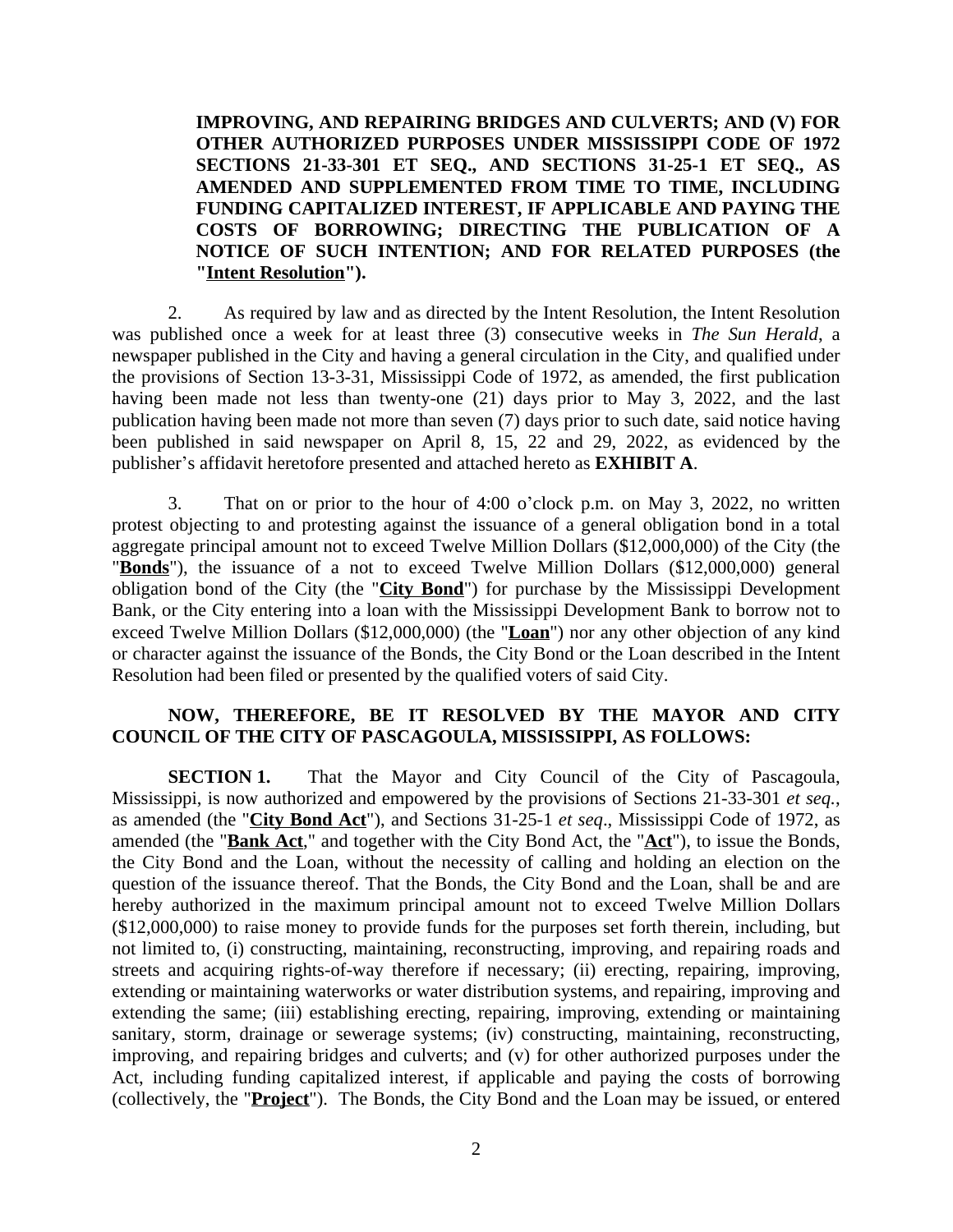into, as applicable, in one or more series will be general obligations of the City payable as to principal and interest out of and secured by an irrevocable pledge of the avails of a direct and continuing tax to be levied annually without limitation as to time, rate, or amount upon all the taxable property within the geographical limits of the City; provided, however, that such tax levy for any year shall be abated *pro tanto* to the extent the City on or prior to September 1 of that year has transferred money to the debt service fund for the debt issued, or has made other provisions for funds to be applied toward the payment of the principal of and interest on the Bonds, the City Bond and the Loan due during the ensuing fiscal year of the City, in accordance with the provisions of the documents securing the Bonds, the City Bond and the Loan.

**SECTION 2.** That the Bonds, the City Bond, and the Loan shall be issued and offered for sale or entered in to, as the case may be in accordance with further orders and directions of this Governing Body without an election on the question of the issuance thereof at any time within a period of two (2) years after May 3, 2022.

Council member \_\_\_\_\_\_\_\_\_\_\_\_\_\_\_\_\_\_\_ seconded the motion to adopt the foregoing resolution, and the question being put to a roll call vote, the result was as follows:

| Mayor Willis        | voted: |
|---------------------|--------|
| Councilman Hyde     | voted: |
| Councilman Fornett  | voted: |
| Councilman Walker   | voted: |
| Councilman Parker   | voted: |
| Councilman Blythe   | voted: |
| Councilman Gatchell | voted: |

The Mayor declared the motion carried and the resolution be adopted this the 3rd day of May, 2022.

**Mayor**

 $\overline{a}$ 

**ATTEST:**

**City Clerk**

 $\overline{a}$